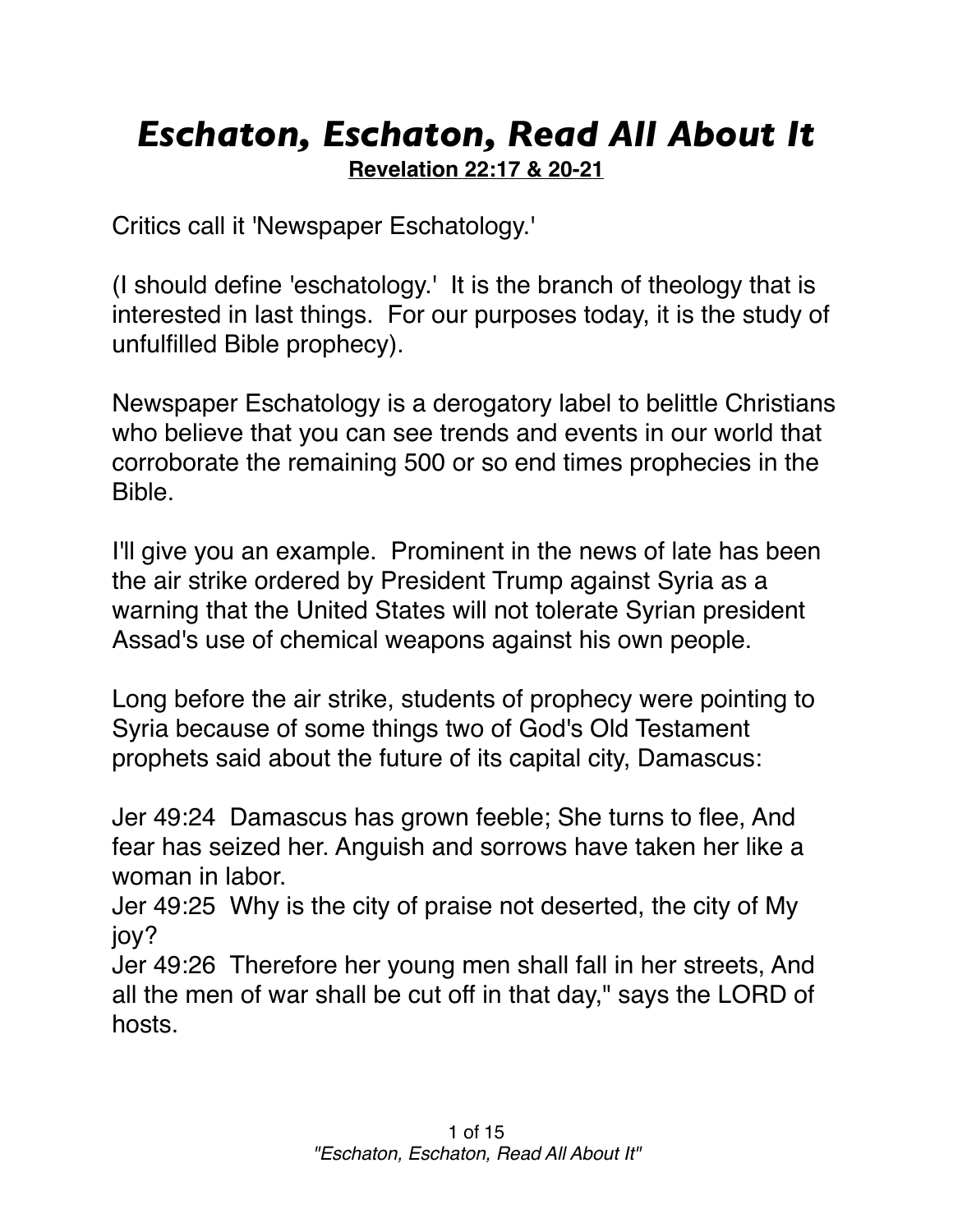Isa 17:1 The burden against Damascus. "Behold, Damascus will cease from being a city, And it will be a ruinous heap.

Damascus has the reputation of being the oldest continuously occupied city in the world. Both Isaiah and Jeremiah are predicting it's total destruction.

The current chaos in Syria is exactly what you'd expect from reading the Bible.

"Wait a minute," the critics object. "Damascus has been conquered in the past. Those prophecies by Isaiah and Jeremiah *have already been fulfilled,"* they argue.

I'll grant them that Damascus has previously been conquered. It was conquered by the Assyrians in 732BC; then by the Babylonian king, Nebuchadnezzar; and then by Alexander the Great.

In the 7th century, Damascus was the victim of a Muslim siege led by General Khalid ibn al-Walid. Later the Turco-Mongol armies of Timur conquered it around the turn of the 15th century.

We counter their argument by stating that Damascus has never been totally ruined, and left uninhabited, as Isaiah and Jeremiah predicted. But even apart from that, there's something more at play here than whether or not it's ever been conquered.

What the critics won't tell you is that scholars whose field is eschatology understand that a single Bible prophecy often represents two similar events separated by time.

Called *dual fulfillment,* or *dual prophecy,* it is the observation that some prophecies in the Bible have both a *near-fulfillment* and a *far-fulfillment.*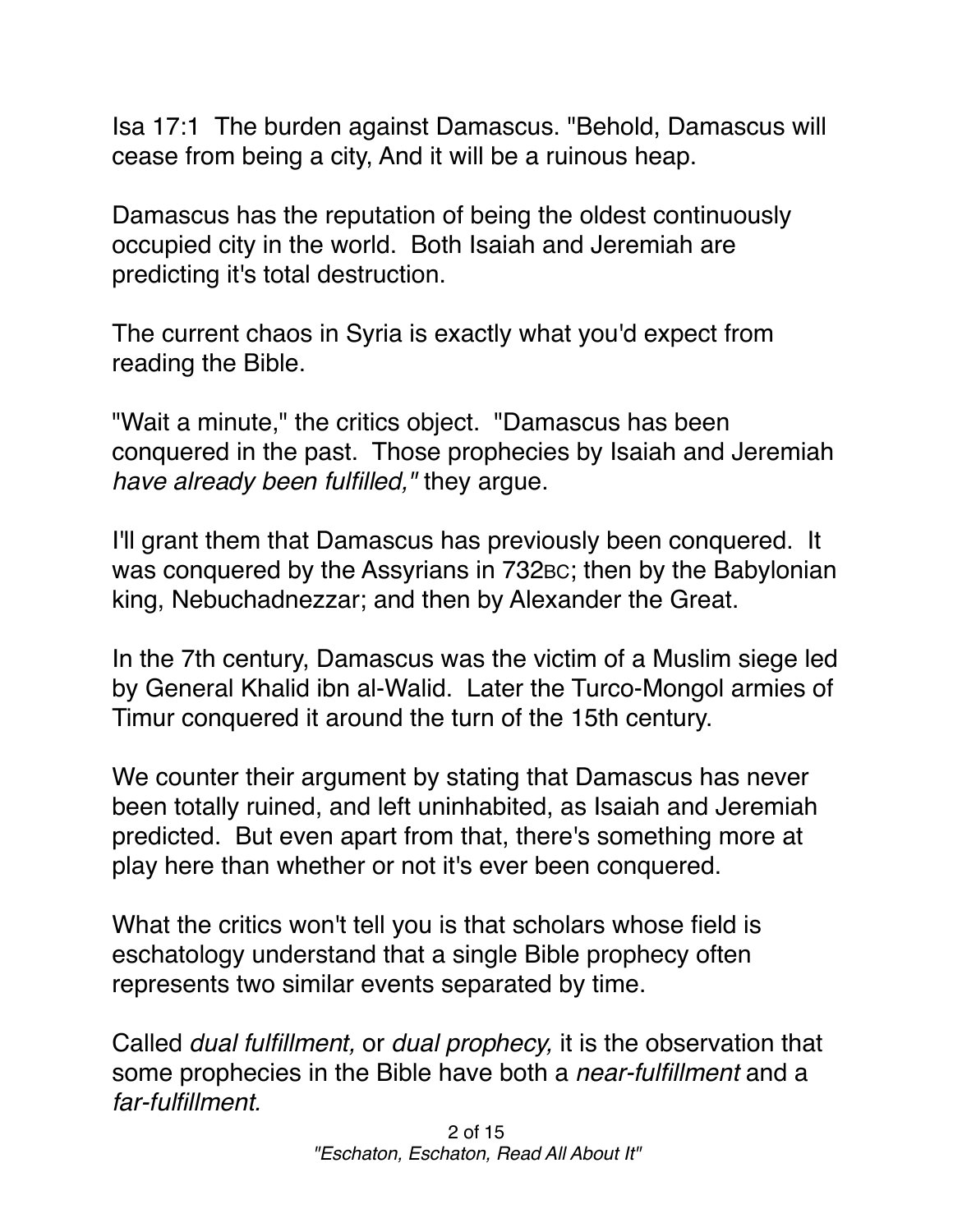An example is that of David's son reigning on David's throne. The prophecy God made to David (Second Samuel 7:12-16) had elements of fulfillment in the near future, in the person of David's son, Solomon.

However several important elements of the prophecy were not fulfilled by Solomon. The prophecy was therefore also looking past Solomon to a far-fulfillment of it when Jesus, the greater Son of David, *will* sit on David's throne in Jerusalem to rule over the world in the Kingdom of God.

The critics of our approach to prophecy are themselves being disingenuous in their criticism. Even if the Isaiah and Jeremiah prophecies had a near-fulfillment, they also could have a farfulfillment; and they know this.

We might, therefore, really be witnessing the far-fulfillment of ancient prophecy - the final destruction of Damascus.

Damascus is just one small part of the larger stage that is being set. There is a famous prophecy in the Book of Ezekiel that lists a coalition of nations who will attack Israel in the last days. Those nations are currently aligning with each other, just as the Bible predicted. They are Russia, Iran, Turkey, Libya, and the Sudan.

Further, Ezekiel mentions that the main attack will come from the north, meaning the armies must advance through Syria.

But let's cut to the chase. The critics ignore what might be called the mother of all the end times prophecies - that Israel would become a nation again in the last days, and become the central focus of world events.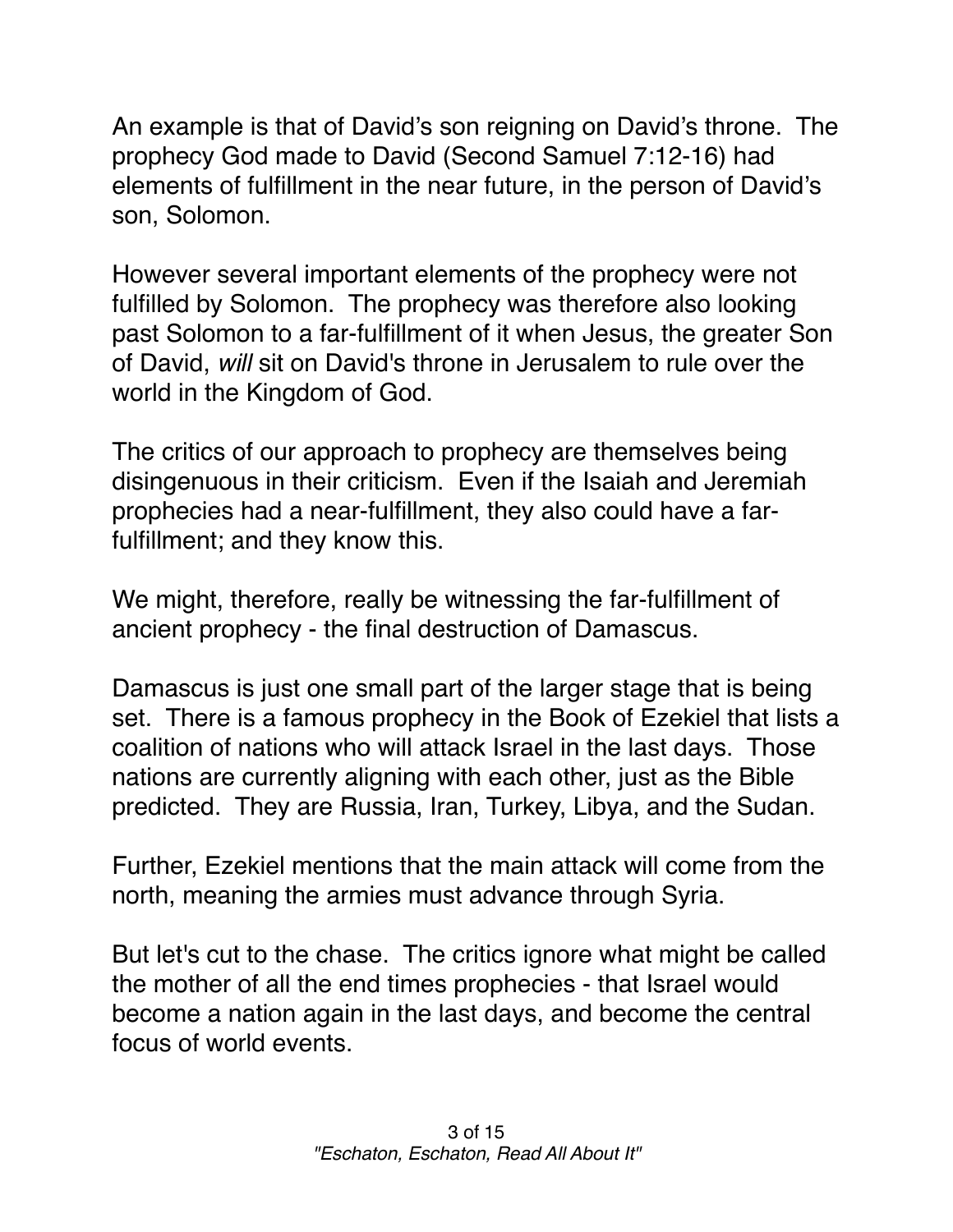What are the chances that a nation that had ceased to exist as a country would suddenly reappear back on the world stage and be resurrected after more than 2000 years?

Nothing like that has ever happened. This is why the fulfillment of all these prophecies is so incredibly amazing.

Here are just a few of the hundreds of biblical predictions which have been fulfilled as Israel became an independent nation after centuries.

#1 Jesus predicted Israel's destruction:

[Mat 24:1](verseid:40.24.1) Then Jesus went out and departed from the temple, and His disciples came up to show Him the buildings of the temple.

[Mat 24:2](verseid:40.24.2) And Jesus said to them, "Do you not see all these things? Assuredly, I say to you, not *one* stone shall be left here upon another, that shall not be thrown down."

This was fulfilled just as Jesus predicted. In 70AD, the Roman legions led by Titus sacked and burned Jerusalem.

It is one of the oddities of history that the Temple project was not completed until 64AD - just in time to be destroyed six years later as a result of Jewish rebellion.

Critics point to the Wailing Wall as evidence Jesus prophesied falsely when He said "not one stone shall be left here upon another." Well, that wall was not a part of the Temple structure. It was a retaining wall.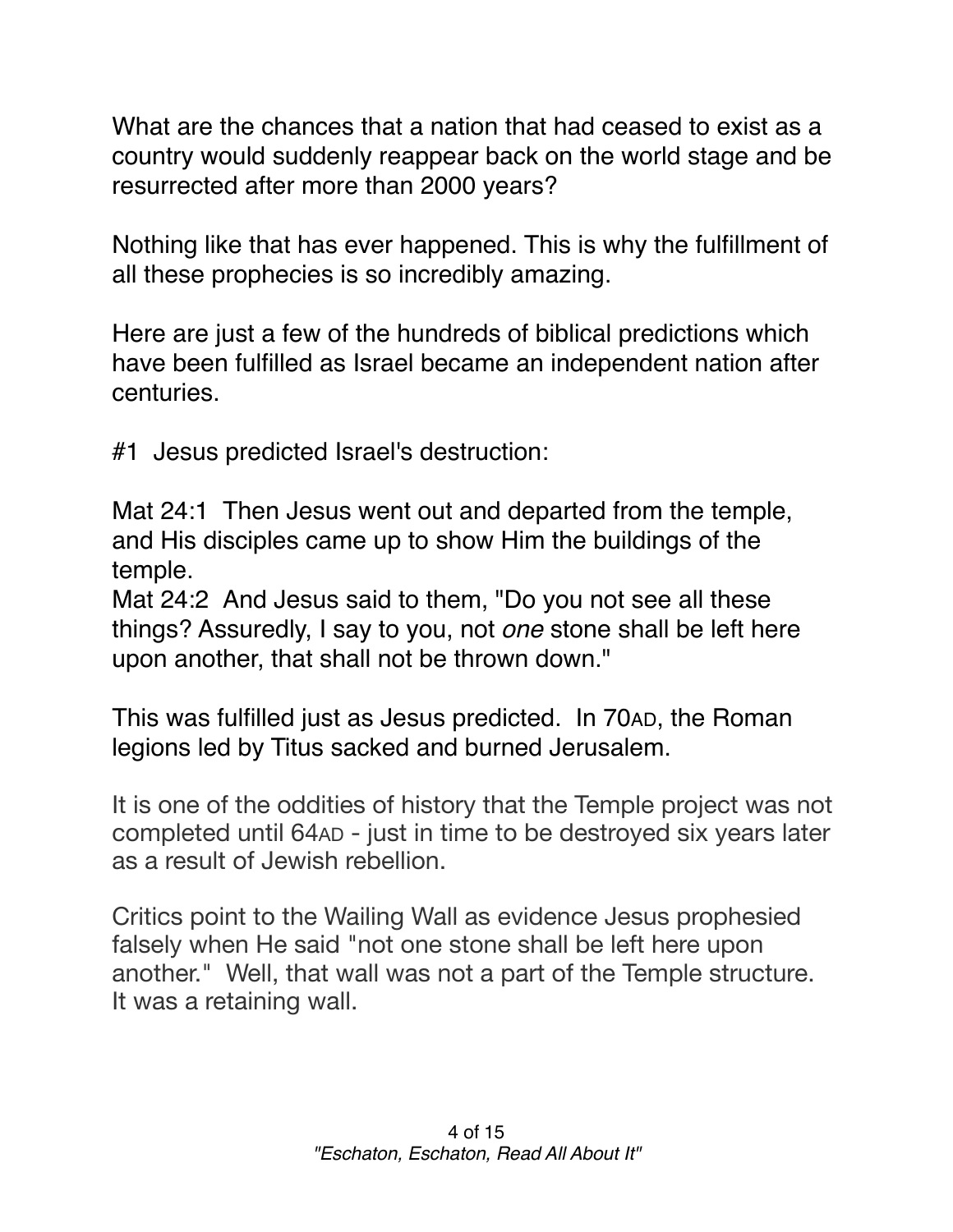One scholar wrote: "Strictly speaking, the Temple proper is not a matter of archaeological consideration since only one stone from it and parts of another can be positively identified."

Jesus' words were spot-on.

#2 The land would be laid waste, and the Jews scattered throughout the world, and persecuted:

Lev 26:32 I will bring the land to desolation, and your enemies who dwell in it shall be astonished at it. Lev 26:33 I will scatter you among the nations and draw out a sword after you; your land shall be desolate and your cities waste.

In 1867, Mark Twain wrote about the land at the time saying, "Palestine sits in sackcloth and ashes... the spell of a curse that has withered its fields and fettered its energies... Palestine is desolate and unlovely... It is a hopeless, dreary, heartbroken land."

Meanwhile the scattering of the Jews to nearly every nation on earth is called the *diaspora*.

The history of the *diaspora* is very definitely one where the sword followed them everywhere they settled, as they were cruelly persecuted.

#3 Jerusalem's Temple Mount would be destroyed & plowed under:

Mic 3:12 Therefore because of you Zion shall be plowed like a field, Jerusalem shall become heaps of ruins, And the mountain of the temple Like the bare hills of the forest.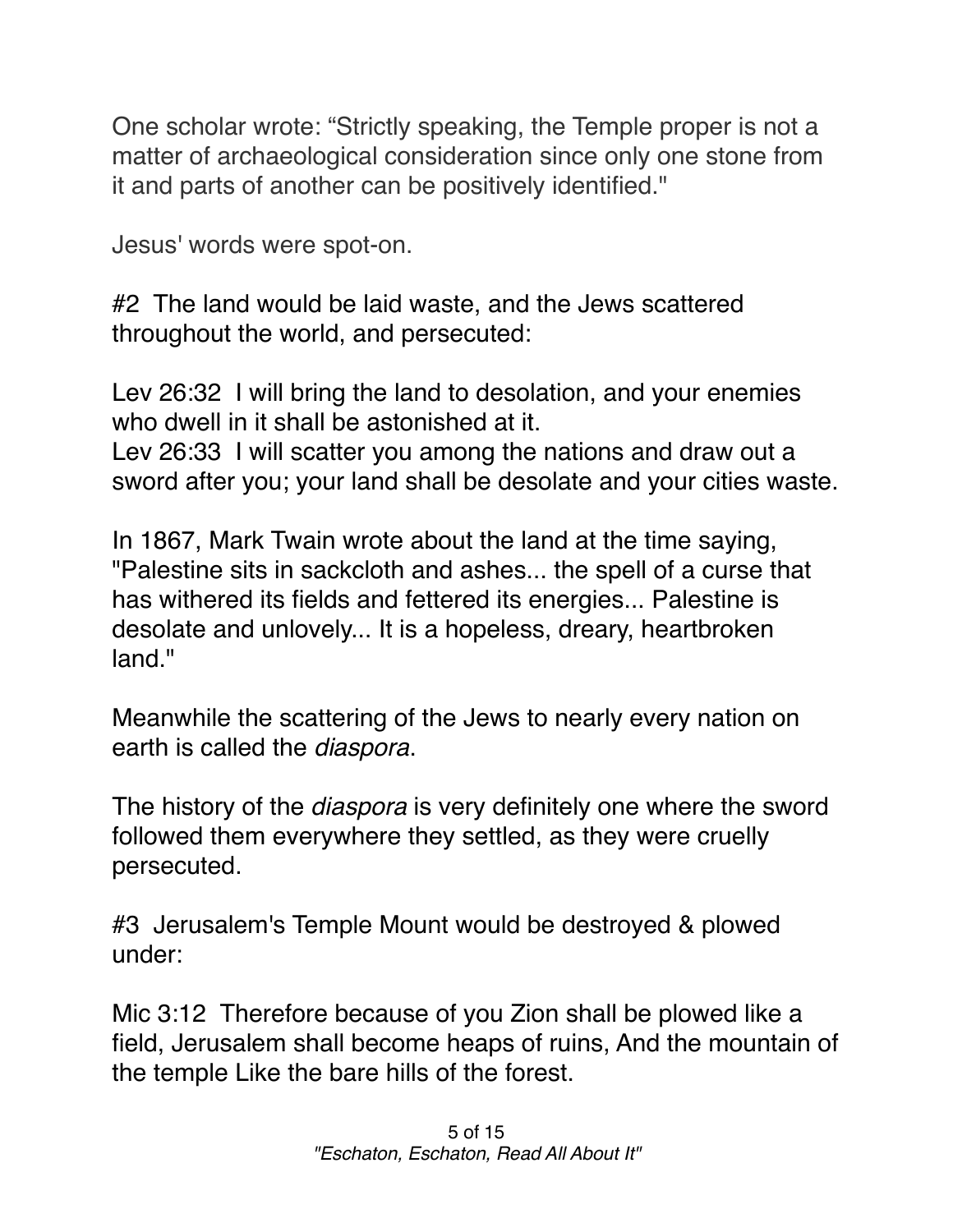Sixty or so years after the destruction of the Temple, Rome was planning to build a temple to Jupiter on the Temple Mount. In 131AD the governor of Judea, Tineius Rufus, performed the foundation ceremony, which involved ploughing over the Temple, just as Micah foresaw. It led to what historians call the Bar Kokhba Revolt.

#4 The Hebrew language would be resurrected:

Zep 3:9 "For then I will restore to the peoples a pure language, That they all may call on the name of the LORD, To serve Him with one accord.

Hebrew was spoken by the Jewish people from the second millennium BC until the fall of Jerusalem in 587BC. From the 6th century BC until close to the Middle Ages, many Jews spoke Aramaic, and many ancient Jewish texts, including the Dead Sea Scrolls, were written in Aramaic.

In the late 1800's, an Orthodox Jew who took the name Eliezer Ben-Yehuda almost singlehandedly, despite great opposition from his own people, resurrected the Hebrew tongue.

Hebrew is now spoken by the majority of Israel's citizens. Linguists are astonished by its revival. As with so many other things Israel, it is unprecedented.

#5 Israel would be reborn in a day:

Isa 66:8 Who has heard such a thing? Who has seen such things? Shall the earth be made to give birth in one day? Or shall a nation be born at once? For as soon as Zion was in labor, She gave birth to her children.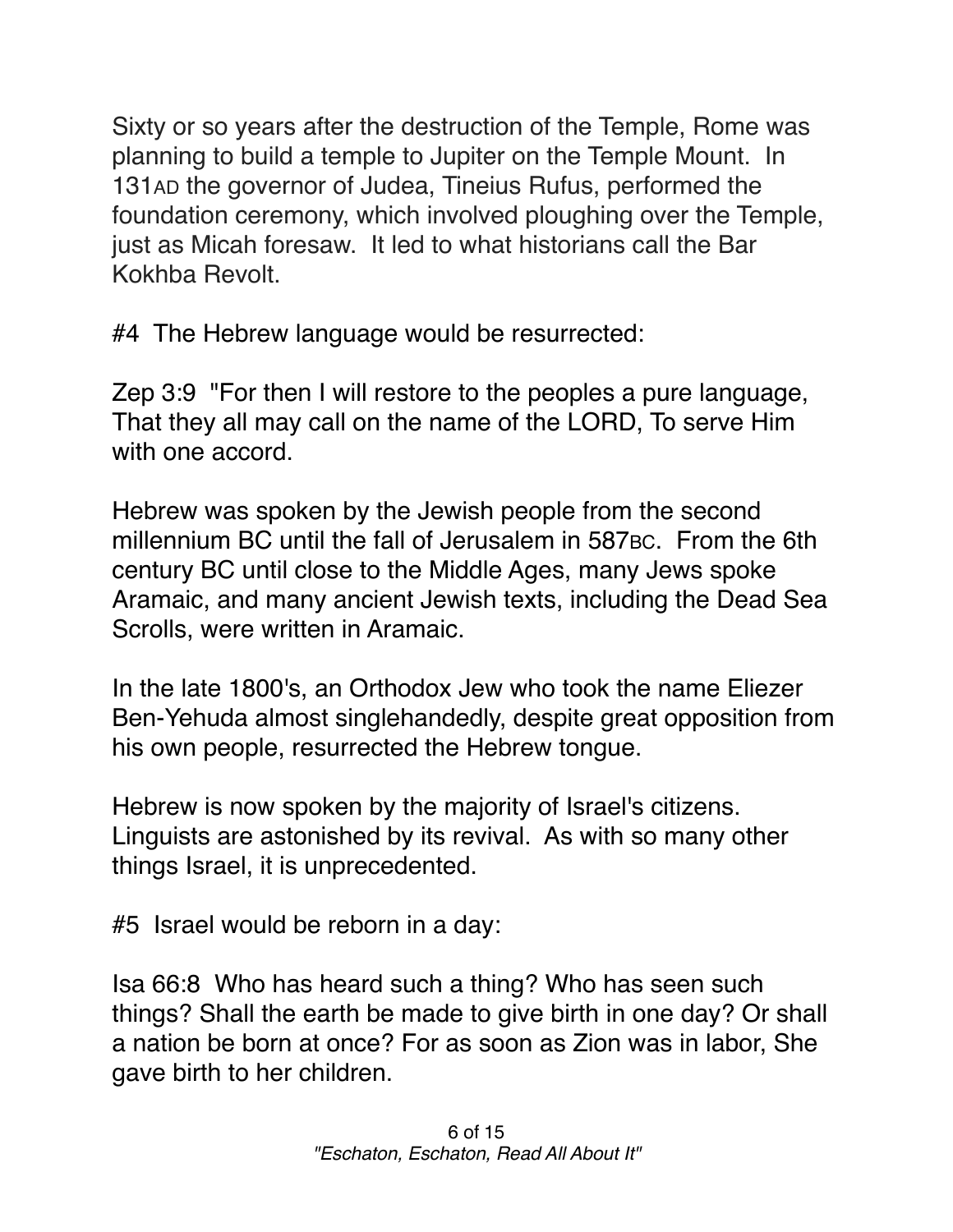Israel, a country that had not existed as a separate nation for nearly 2000 years, was declared a new sovereign state by an act of the United Nations on May 14, 1948. The nation was literally born in a single day just as God predicted it would be.

#6 A worldwide return of Jews to Israel:

Eze 20:34 I will bring you out from the peoples and gather you out of the countries where you are scattered, with a mighty hand, with an outstretched arm, and with fury poured out.

Isa 43:5 Fear not, for I am with you; I will bring your descendants from the east, And gather you from the west; Isa 43:6 I will say to the north, 'Give them up!' And to the south, 'Do not keep them back!' Bring My sons from afar, And My daughters from the ends of the earth...

The Jews had been scattered to virtually every country in the world. But over the years, many felt compelled to return to their ancestral homeland (especially as they experienced persecution). So it started slowly, but bit by bit they began to come from the east, the west, the north and the south returning to Israel. During the past century, millions of Jews returned, from the Middle East; from the west (Europe and the United States); from the north (in Russia); from the south (Ethiopia); and from the ends of the earth, just as it had all been predicted.

No other people has ever gone into exile and survived for thousands of years to come back to re-establish a national homeland. The return of the Jews from exile to the land of Israel was nothing short of a miracle.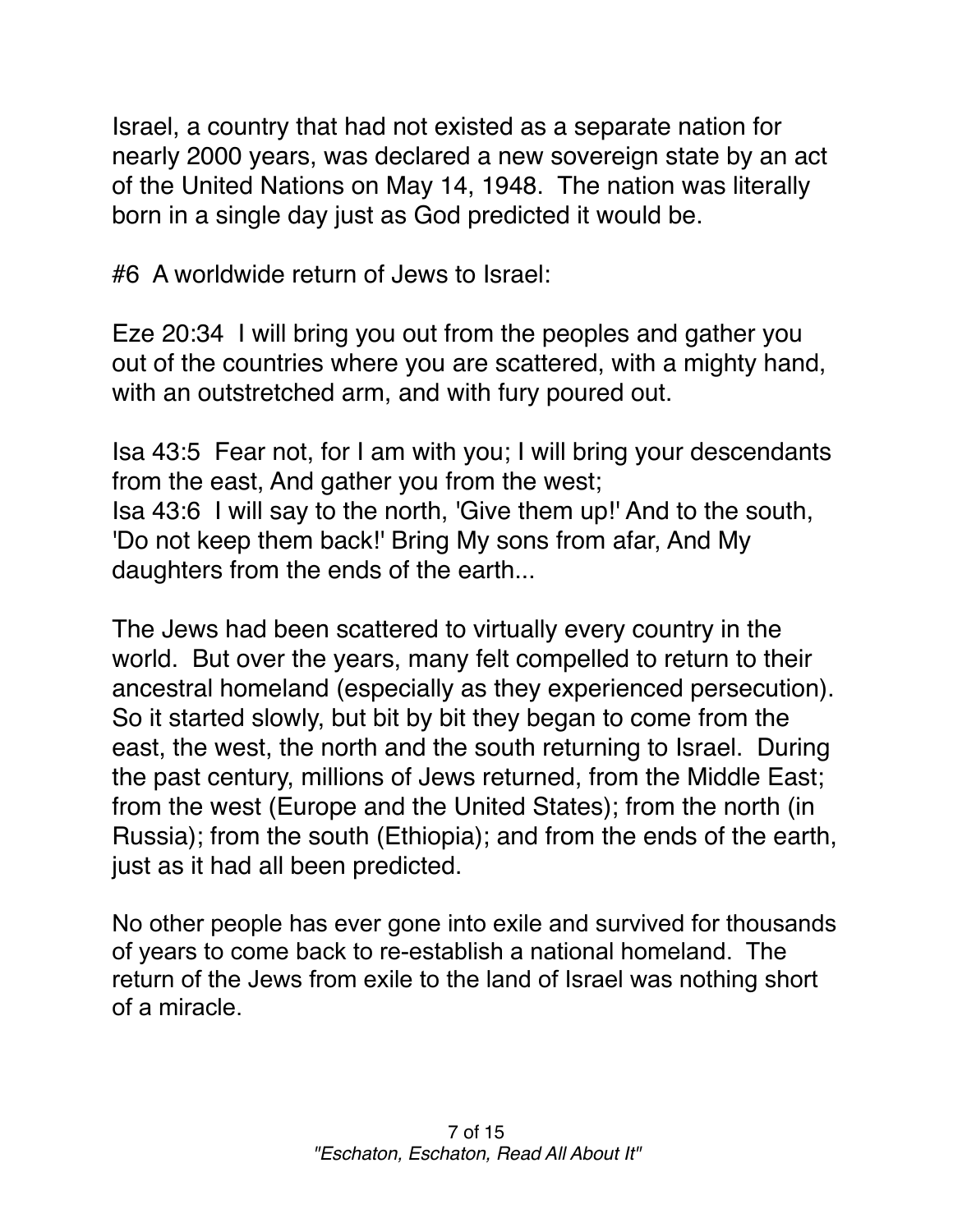#7 The Jews Would return to Jerusalem:

Zec 8:7 "Thus says the LORD of hosts: 'Behold, I will save My people from the land of the east And from the land of the west; Zec 8:8 I will bring them back, And they shall dwell in the midst of Jerusalem. They shall be My people And I will be their God, In truth and righteousness.'

Although Israel became a nation in 1948, the Jews did not have control over Jerusalem until 1967 when they recaptured the city during the Six Day War.

#8 Israel would bloom and the fill the world with fruit:

Amo 9:13 "Behold, the days are coming," says the LORD, "When the plowman shall overtake the reaper, And the treader of grapes him who sows seed; The mountains shall drip with sweet wine, And all the hills shall flow with it.

Amo 9:14 I will bring back the captives of My people Israel; They shall build the waste cities and inhabit them; They shall plant vineyards and drink wine from them; They shall also make gardens and eat fruit from them.

Israel was a desolate wasteland full of malarial swamps and deserts right up until the beginning of the last century. When the Jews began to return to the area in large numbers, they began to transform the land. Israel has now advanced in their farming and irrigation techniques taking this once barren land and turning it back into extremely productive farmland.

Israel produces 95% of its own food requirements. They export tons of food. They are recognized as a world leader in ag research and development. If you use drip irrigation, you have Israel to thank, because they invented it.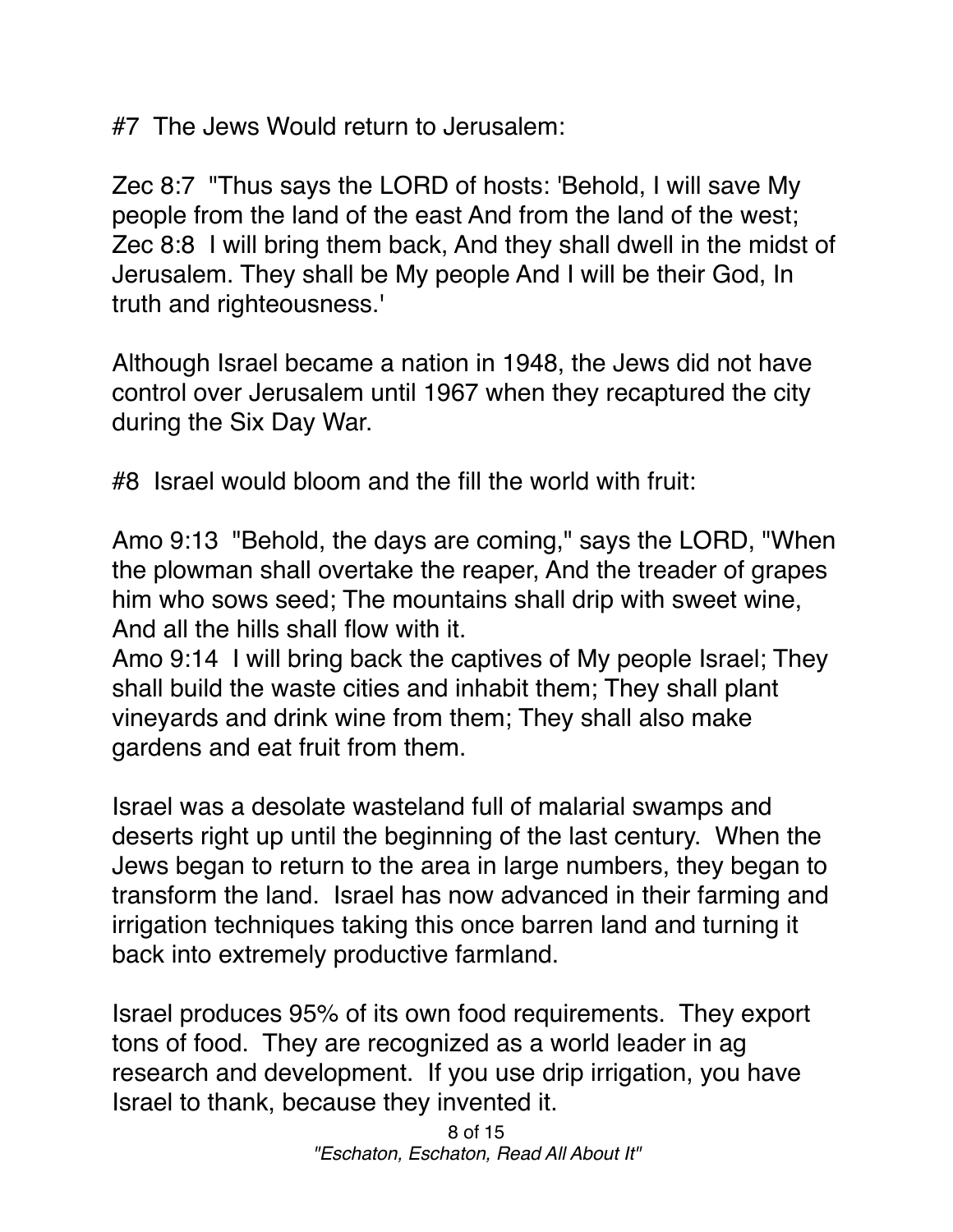#9 Trees will grow again in the wasteland:

Isa 41:19 I will plant in the wilderness the cedar and the acacia tree, The myrtle and the oil tree; I will set in the desert the cypress tree and the pine And the box tree together, Isa 41:20 That they may see and know, And consider and understand together, That the hand of the LORD has done this, And the Holy One of Israel has created it.

During the past century, more than 200 million trees have been planted in Israel. The replanted forests are flourishing.

One tree that isn't flourishing is the one planted in 2013 by then President Obama as a gift to Israel. The Times of Israel, and Israeli news website Ynet, reported that on the president's departure, the magnolia tree was unceremoniously dug up by the agricultural ministry and taken away to be tested for pests.

According to the Times of Israel, "Plants cannot be brought in from abroad without undergoing a check by the ministry."

There are also predictions that this reborn, last days Israel will be a problem for all the nations of the world. She is called "a cup of trembling." I'd say that is an apt description of modern Israel's political situation.

The rebirth of Israel as a nation is one of the most incredible supernatural displays of God's power, *ever*. Nothing like it has happened before, that a nation would be resurrected after being out of existence for so long. It is a modern prophetic miracle that is still unfolding.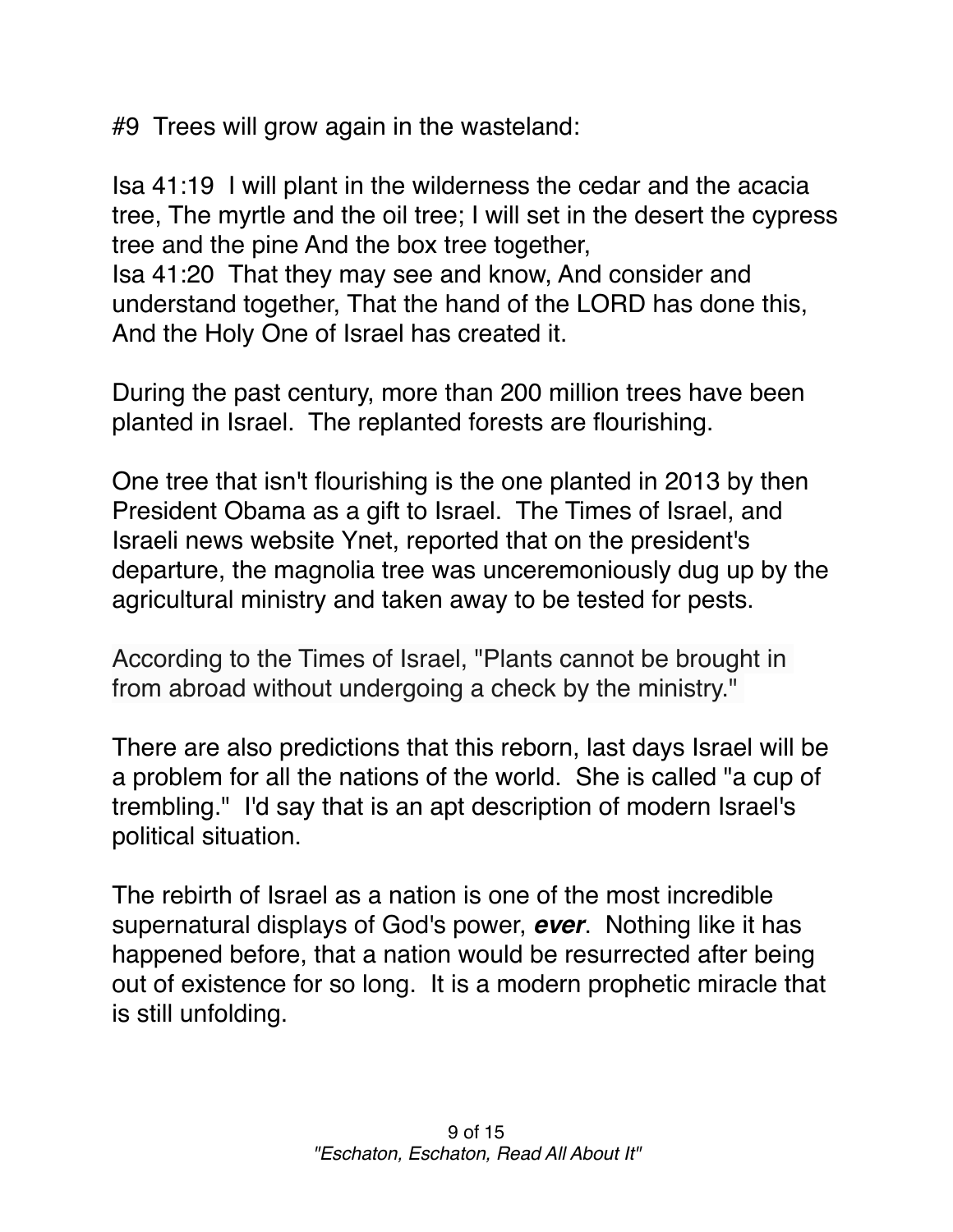In February of 1979, Pam and I sat in a nearly empty movie theater in San Bernardino and watched *The Late, Great Planet Earth.* It was based on the future prophecies of the Book of the Revelation of Jesus Christ. It laid down the daily news right next to prophecy to show that what God had predicted in the Bible was coming true before our very eyes.

It was compelling, and it was only a few days later that Pam had rededicated her life to the Lord, and I had prayed to receive Jesus as my Savior.

The study of prophecy from a literal, futurist position, has never been so relevant. Everywhere I go, people are referring to things like the mark of the beast and Armageddon.

Here are a few recent headlines in major newspapers:

- We're Doomed; Why is Hollywood Obsessed with the Apocalypse.
- Strange Obsession with the the End of the World.
- Be Honest: The Apocalypse Seems Kind of Exciting, in a Way.
- Zombies, Power Outages, Global Pandemics: Why TV Is Embracing the Apocalypse.

An article I read stated, "In the last [few] years, on screens big and small, we've seen driverless cars careening into crowds, airplanes falling from the sky, the Hollywood Hills aflame, true believers being sucked into the heavens. The Rapture is upon us, more so than ever, through movies both faith-based, secular, and somewhere in between."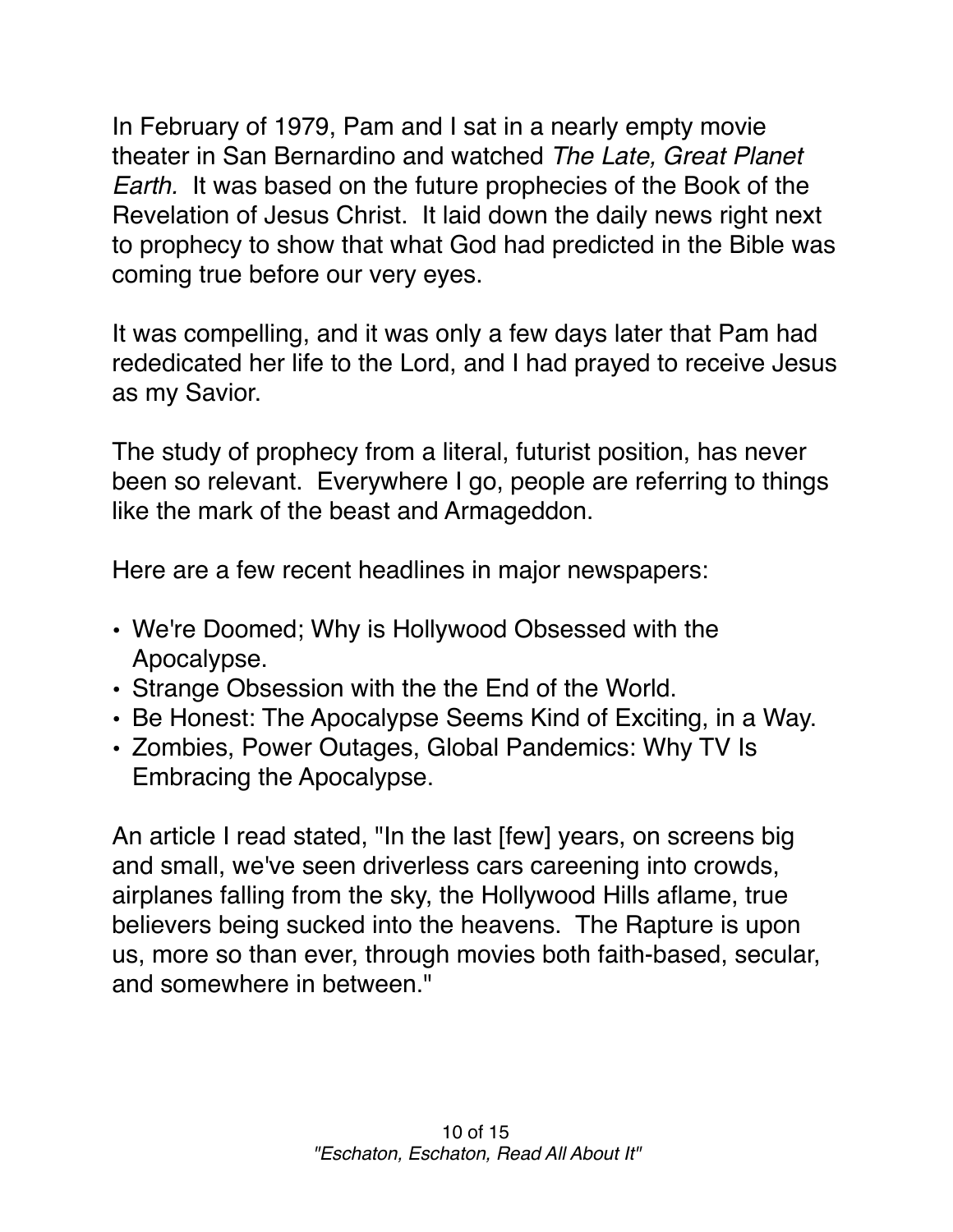I find it amazing that just when nonbelievers are the most interested in eschatology, many churches are discouraging its emphasis. You know those critics I mentioned, who coined the label, Newspaper Eschatology? *They are Christians.*

People are interested, fascinated, and more than a little scared. That's because they think of the Apocalypse as the complete and final destruction of the world.

## **We know that the Apocalypse is the saving of the world as Jesus Christ is unveiled, and returns to rule it.**

We can give people the hope that Jesus is coming. And by "coming," I mean **first** that He's coming to resurrect and rapture the church.

The Bible ends on a high note:

Rev 22:20 He who testifies to these things says, "Surely I am coming quickly." Amen. Even so, come, Lord Jesus! Rev 22:21 The grace of our Lord Jesus Christ be with you all. Amen.

When is Jesus coming? "Quickly." It doesn't mean *soon*; it means *suddenly*.

- *Soon* indicates it could be a while.
- *Suddenly* means it could happen at any moment.

John understood this to refer to the rapture, because he adds, "Even so, come, Lord Jesus!" He knew that Jesus' coming is preceded by at least a seven year Tribulation. No way John was talking about Jesus' Second Coming, knowing the many events that must occur prior to His return to rule the earth.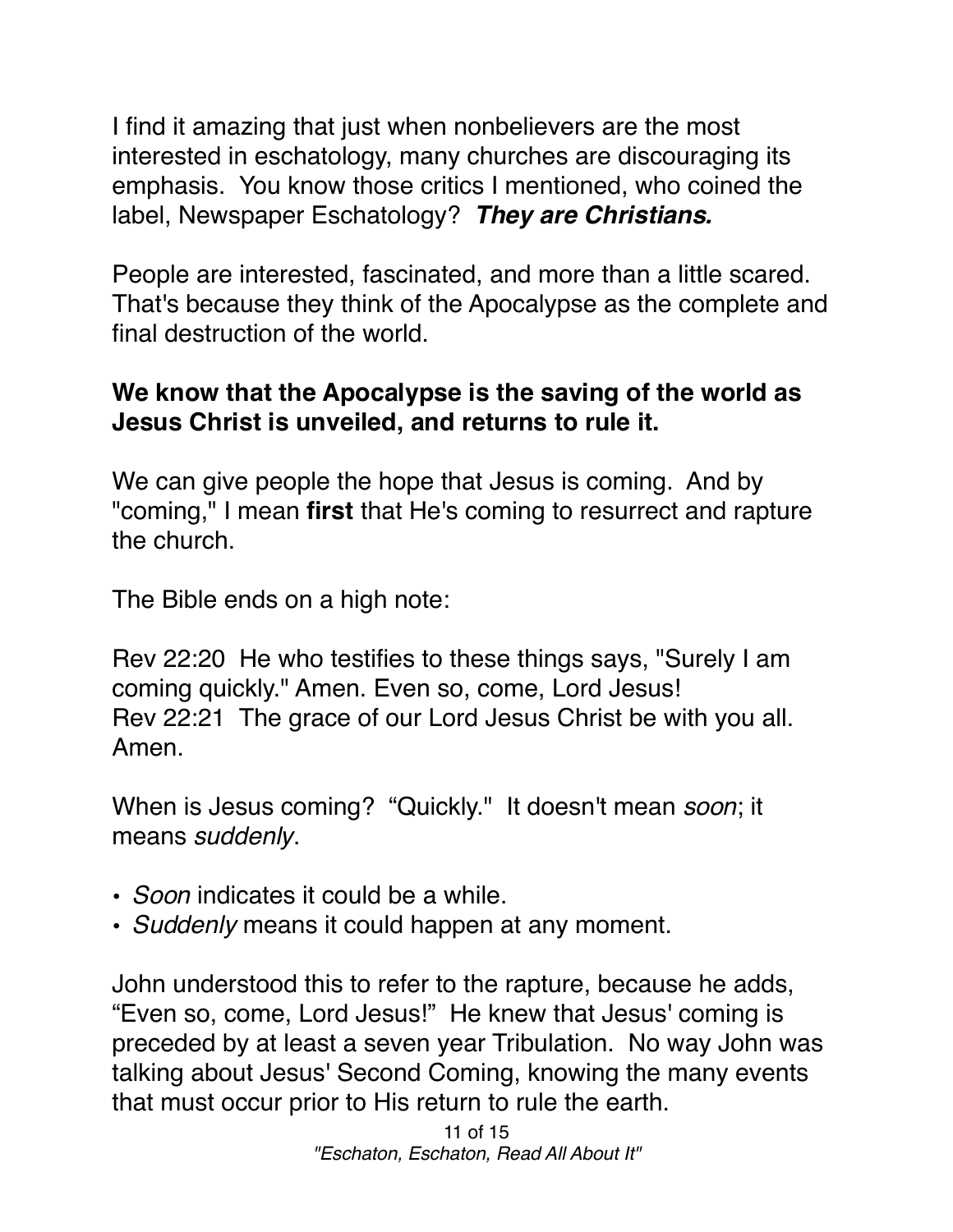The only thing that makes sense is that John was praying Jesus would come "suddenly," to resurrect and rapture the church, so that the Great Tribulation could begin.

The imminent, pretribulation, premillennial return of Jesus was important to John. It affected how he lived. He wrote in 1John 3:2-3,

1 John 3:2 Beloved, now we are children of God; and it has not yet been revealed what we shall be, but we know that when He is revealed, we shall be like Him, for we shall see Him as He is. 1 John 3:3 And everyone who has this hope in Him purifies himself, just as He is pure.

The hope we will be raptured imminently inspires us to keep ourselves "pure," contributing to the Lord transforming us moreand-more into His image.

Do you have a theme for this year? Instead of resolutions, people are choosing a word, or a phrase, to be their theme each year.

My theme, every year until I'm in Heaven, is going to be, "Even so, come, Lord Jesus!" **It covers everything.**

Rev 22:21 The grace of our Lord Jesus Christ be with you all. Amen.

You present the Gospel in a context of "grace." It is because you love them with the love of Jesus Christ that you explain to nonbelievers what is happening and what is going to happen.

Prophecy is a great proof of the love of God because it shows that He gives men ample warning to repent and be saved.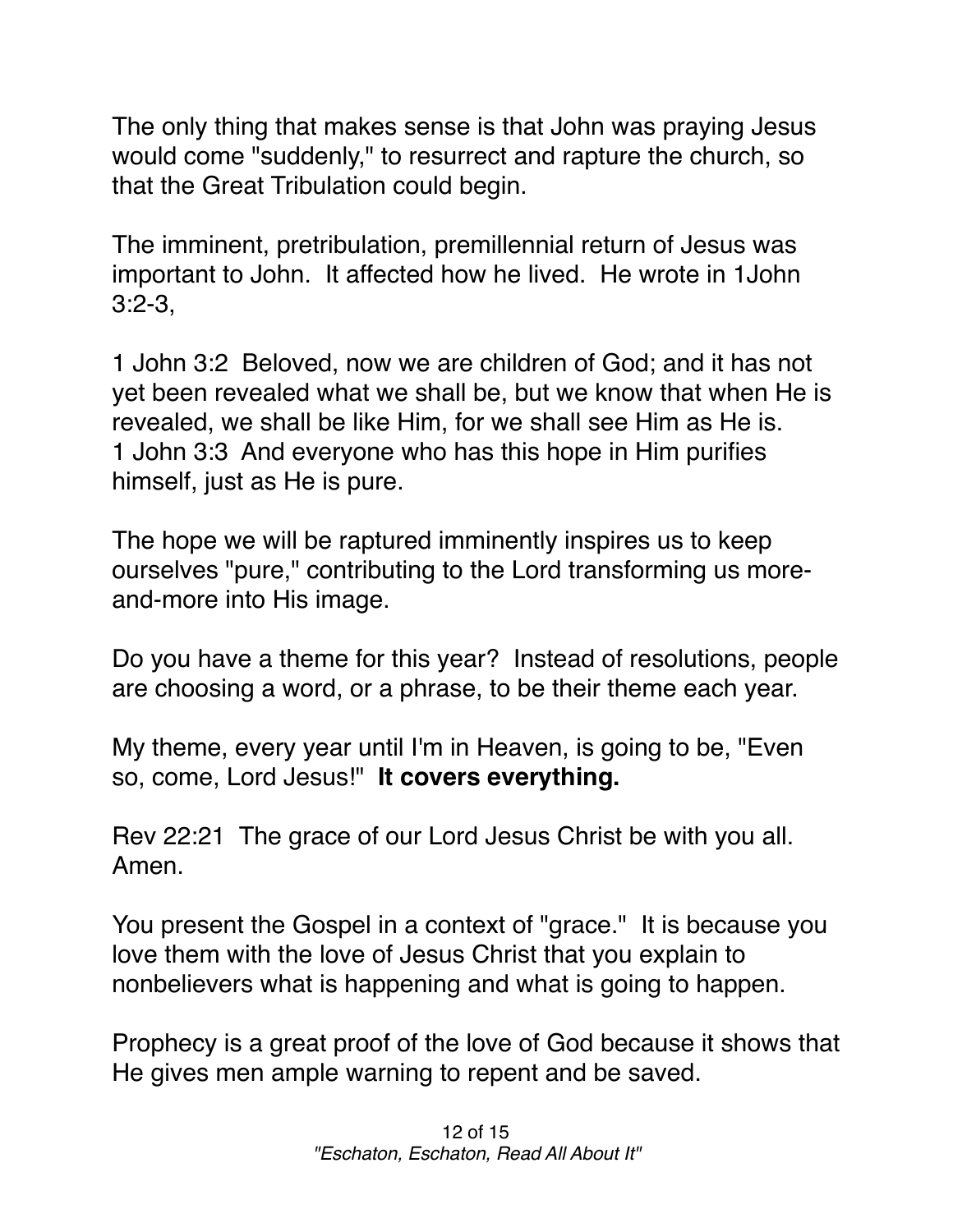Prior to the air strike against Syria, the United States warned Syria's forces.

Prior to the Great Tribulation, and all during it, God issues warnings. When we studied through the Revelation, we called the series, *The Grace of Wrath,* because we see in the wrath of God His final, powerful efforts to reach sinners to save them.

[Rev 22:17](verseid:66.22.17) And the Spirit and the bride say, "Come!" And let him who hears say, "Come!" And let him who thirsts come. Whoever desires, let him take the water of life freely."

"The Spirit… [says], Come." The Holy Spirit's ministry is to reveal and glorify Jesus.

Specifically, He is said to "convict... of sin, and of righteousness, and of judgment to come" (John 16:8).

Jesus' death on the Cross exerts a power on the human heart that makes it possible for the Holy Spirit to free your will to see yourself as a sinner. All have sinned, and all need salvation.

Once you become aware you're a sinner, you understand that you fall far short of God's righteous standards. You acknowledge that you cannot, by any amount of good works, save yourself. You must be declared righteous by God - which you are when you receive Jesus Christ as your Savior. On the Cross, He took your sin upon Himself, and exchanged it with His righteousness. That exchange clothes you for Heaven.

The Holy Spirit performs this operation on your heart in a context of revealing to you that there is judgment coming.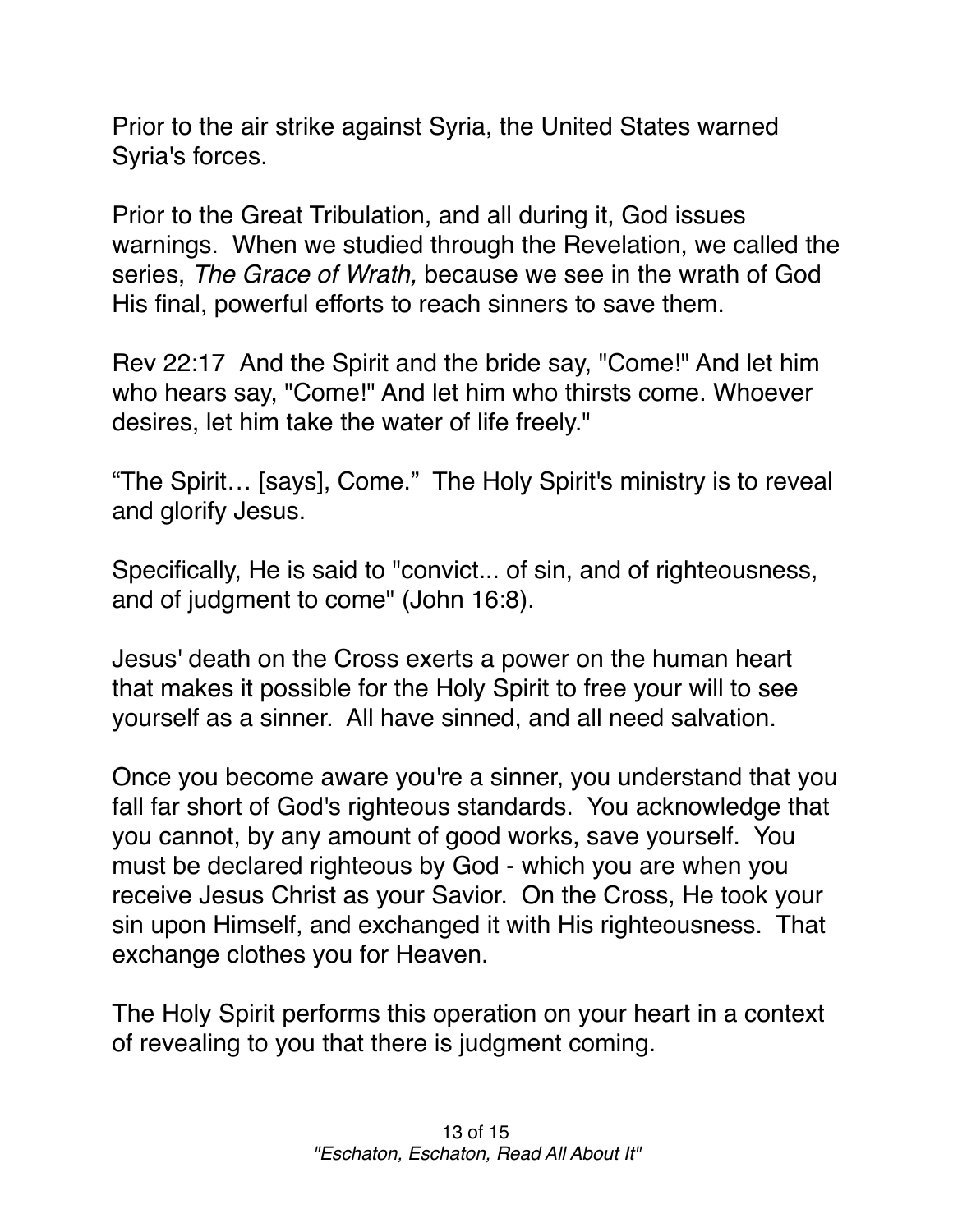You can either stand before God accepted in Jesus; or you stand on your own, in your own insufficient righteousness, destined for Hell for having rejected God's offer of salvation.

By the way, scholars point out that this is the only prayer by the Holy Spirit that is recorded in God's Word. To me it says a lot that His 'only' prayer is for Jesus to come suddenly.

## *The Holy Spirit is pre-trib in His eschatology.*

"… The bride [says], Come." The church on earth is the bride of Jesus Christ. The church collectively ought to long for His coming just as a bride awaiting the coming of her bridegroom to marry her.

"… Him who hears [says], Come." The individual in the church on earth - you and I - ought to, in our personal lives, live in the expectancy of the imminent, pretribulation, premillennial return of Jesus.

"… Let him who thirsts come." This refers to nonbelievers - who are parched for a drink of the free living water offered to all by Jesus.

But you must come and take; you must receive Him by faith.

We're going to take a few minutes here at the end to reflect upon what the Lord has been teaching us.

If you're a believer... Ask yourself, "Is my hope in the Lord's sudden return? Am I therefore becoming more pure as I expect Him?"